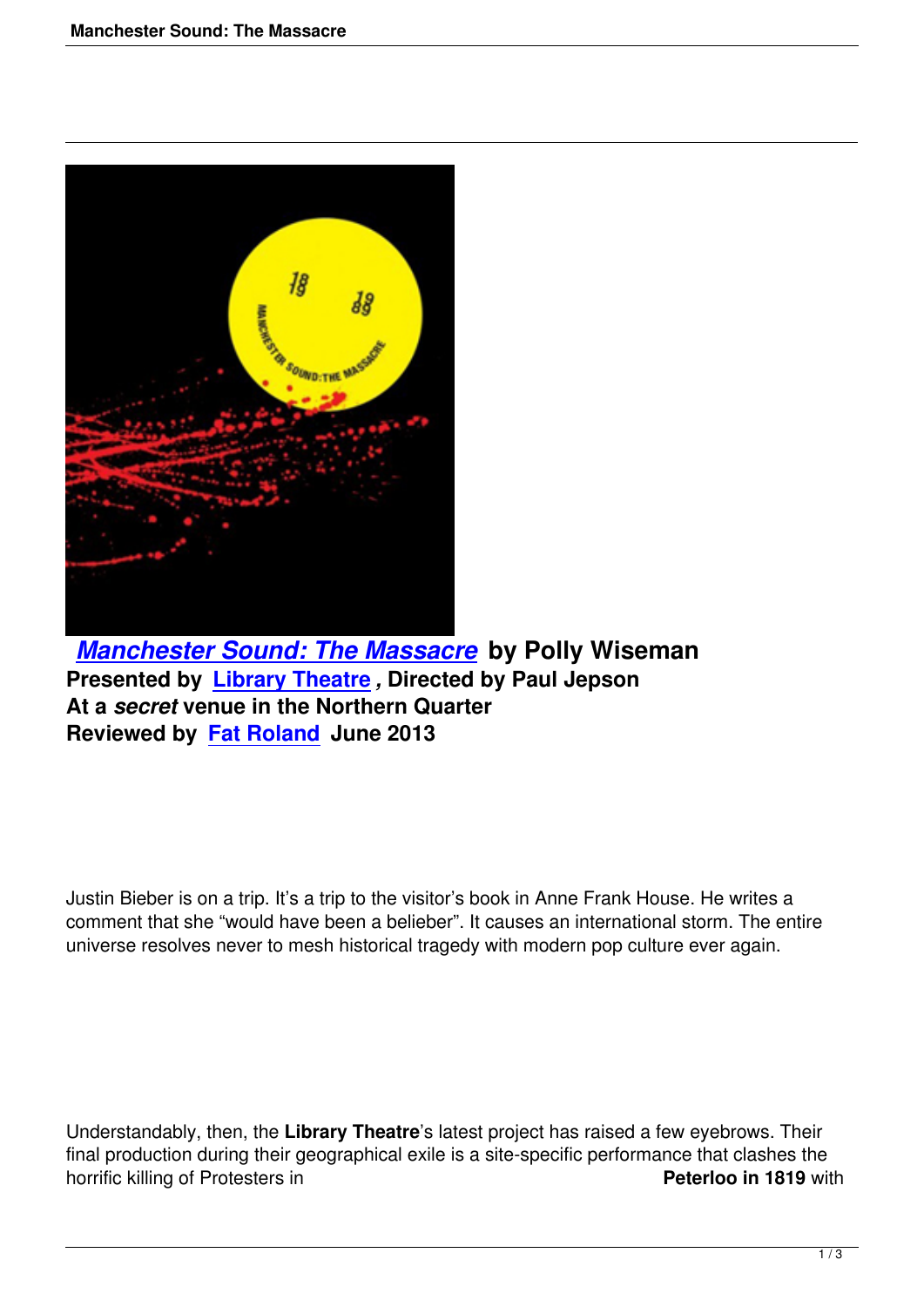the pill-chugging, day-glo culture of **1989 rave Britain**

. Is

## *Manchester Sound: The Massacre*

a Bieber moment? Or do two very different protests against their current world orders have a similar story to tell?

This is how Manchester Sound worked. On a grey evening, we were herded into a car park and harangued by young ravers asking for drugs and offering us fanzines for 50p. Leggings, smiley faces, lots of gum and plenty of gumption. We were led to the *Manchester Sound* **venue**, which is easy to find: it's down the street next to thingies, I forget the name, you know, the one with the windows. And once inside, we were transported to another world. Truly. The set design offered delight after delight, the sound staging was deceptively clever and the stark reality of the plot was emphasised by beautiful lighting. We walked from an utterly convincing rave scene into a bawdy 19th century pub, with everybody in the place bustling around the set like confused extras while, in a wonderful sleight of hand, the actors quick-changed from character to character without us noticing. The play seemed built around us. They leaned on us, spoke to us, screamed at us. I even scored drugs off a DJ.

Scenes were interspersed with moody video montages courtesy of the Olivier award-winning **Ti mothy Bird**

, and perhaps that offered a televisual point of focus throughout, but with the performance so in-your-face, it was difficult to make an objective judgement of the event. With actors above you, beside you and sometimes at your feet, I doubt there were two people that had the same experience. Very postmodern.